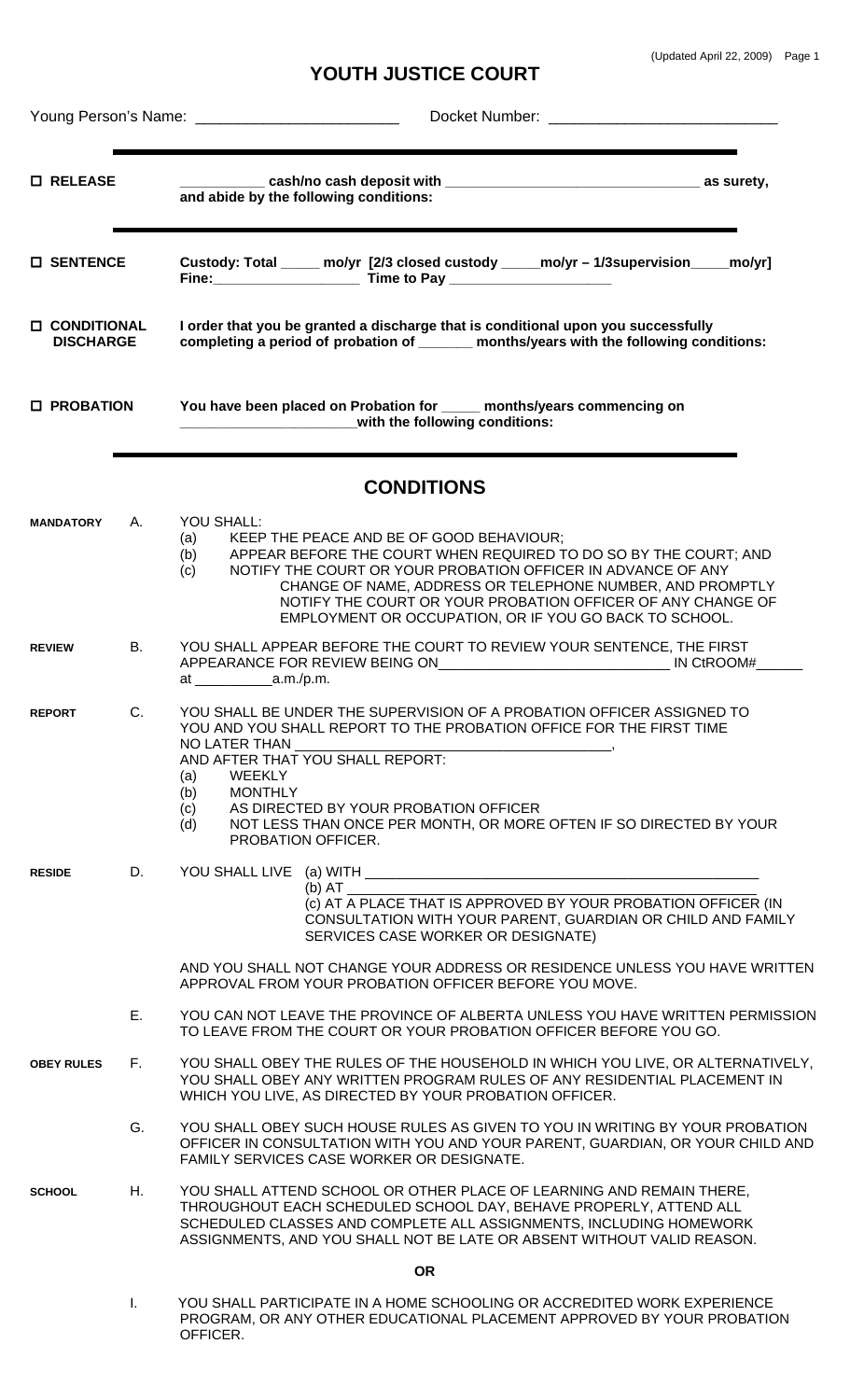| <b>SCHOOL</b><br><b>COUNSELOR</b>     | J. | YOU WILL MAKE AN APPOINTMENT WITH YOUR SCHOOL COUNSELOR OR PRINCIPAL<br>ON OR BEFORE AND DELIVER TO THEM A COPY OF THIS<br>PROBATION ORDER AND GIVE THE COUNSELOR OR PRINCIPAL THE NAME AND PHONE<br>NUMBER OF YOUR PROBATION OFFICER.                                                                                                                                                                                                                                                                                                                                                                                                                                                |  |  |  |
|---------------------------------------|----|---------------------------------------------------------------------------------------------------------------------------------------------------------------------------------------------------------------------------------------------------------------------------------------------------------------------------------------------------------------------------------------------------------------------------------------------------------------------------------------------------------------------------------------------------------------------------------------------------------------------------------------------------------------------------------------|--|--|--|
| <b>REPORT CARD</b>                    |    | YOU WILL FILE WITH THE CLERK OF THE COURT TO THE ATTENTION OF JUDGE<br>, A COPY OF YOUR NEXT REPORT CARD OR PROGRESS REPORT FROM<br>YOUR EDUCATIONAL INSTITUTION.                                                                                                                                                                                                                                                                                                                                                                                                                                                                                                                     |  |  |  |
| <b>SCHOOL OR</b><br><b>EMPLOYMENT</b> | L. | YOU SHALL EITHER ATTEND SCHOOL ON TIME FOR THE FULL DURATION OF EACH<br>SCHEDULED SCHOOL DAY, OR MAKE REASONABLE EFFORTS TO FIND AND MAINTAIN<br>SUITABLE EMPLOYMENT; PROVIDED THAT WHILE YOU ARE UNDER THE FULL AGE OF 16, YOU<br>SHALL ATTEND SCHOOL UNLESS EXEMPTED FROM DOING SO IN WRITING BY THE SCHOOL<br>PRINCIPAL OR HIS OR HER DESIGNATE.                                                                                                                                                                                                                                                                                                                                   |  |  |  |
| <b>EMPLOYMENT</b>                     | М. | YOU SHALL MAKE REASONABLE EFFORTS TO FIND AND MAINTAIN SUITABLE EMPLOYMENT<br>AND REPORT THOSE EFFORTS TO YOUR PROBATION OFFICER WHEN DIRECTED BY YOUR<br>PROBATION OFFICER.                                                                                                                                                                                                                                                                                                                                                                                                                                                                                                          |  |  |  |
| <b>COUNSELING</b>                     | N. | YOU SHALL ATTEND AND ACTIVELY PARTICIPATE IN SUCH PROGRAM OR ASSESSMENT,<br>COUNSELING OR TREATMENT AS THE COURT OR YOUR PROBATION OFFICER DIRECTS:<br>a. PSYCHIATRIC/PSYCHOLOGICAL COUNSELING;<br>b. ALCOHOL/DRUG ABUSE ISSUES;<br>c. ANGER MANAGEMENT ISSUES;                                                                                                                                                                                                                                                                                                                                                                                                                       |  |  |  |
|                                       |    | e. OTHER                                                                                                                                                                                                                                                                                                                                                                                                                                                                                                                                                                                                                                                                              |  |  |  |
|                                       |    | AND PROVIDE SATISFACTORY WRITTEN PROOF OF ATTENDANCE & COMPLETION OF THE<br>PROGRAM(S) TO YOUR PROBATION OFFICER BY THE DATE SPECIFIED BY YOUR PROBATION<br>OFFICER.                                                                                                                                                                                                                                                                                                                                                                                                                                                                                                                  |  |  |  |
| <b>RELEASE</b>                        | O. | YOU SHALL SIGN A RELEASE OR WAIVER AS REQUESTED BY YOUR PROBATION OFFICER<br>PERMITTING ACCESS TO INFORMATION TO ASSIST IN YOUR SUPERVISION.                                                                                                                                                                                                                                                                                                                                                                                                                                                                                                                                          |  |  |  |
| <b>CURFEW</b>                         | P. | DURING THE TERM OF THIS ORDER, YOU WILL BE INSIDE YOUR HOME AND PROPERTY<br><b>LIMITS EVERY:</b><br>DAILY FROM P.M. UNTIL A.M.<br>(a)<br>(b)<br>SUNDAY THROUGH THURSDAY FROM _____P.M. UNTIL _______ A.M.<br>(c) FRIDAY AND SATURDAY FROM _____P.M. UNTIL _____A.M. UNLESS YOU ARE WITH A<br>PARENT, GUARDIAN OR OTHER ADULT PERSON WHO IS AUTHORIZED BY YOUR<br>PARENT OR GUARDIAN TO BE WITH YOU, OUTSIDE THE CURFEW HOURS.<br>YOU MAY BE OUT LATER IF YOU ARE WITH ____________________________OR IF YOU<br>(d)<br>YOU ARE TO BE HOME.<br>YOU WILL FOLLOW THE CURFEW THAT WILL BE IMPOSED BY YOUR PROBATION<br>(e)<br>OFFICER IN CONSULTATION WITH ______________________________. |  |  |  |
|                                       |    | <b>OR</b>                                                                                                                                                                                                                                                                                                                                                                                                                                                                                                                                                                                                                                                                             |  |  |  |
|                                       | Q. | DURING THE TERM OF THIS ORDER, YOU WILL BE AT HOME FROM _______ P.M. UNTIL<br>A.M. ON SCHOOL NIGHTS AND FROM _____ P.M. UNTIL ______ A.M. ON NON-SCHOOL NIGHTS<br>UNLESS YOU ARE WITH YOUR PARENT, GUARDIAN, OR OTHER ADULT PERSON WHO IS<br>AUTHORIZED BY YOUR PARENTS OR GUARDIAN TO BE WITH YOU, OUTSIDE THE CURFEW<br>HOURS.                                                                                                                                                                                                                                                                                                                                                      |  |  |  |
| <b>OR</b>                             |    |                                                                                                                                                                                                                                                                                                                                                                                                                                                                                                                                                                                                                                                                                       |  |  |  |
|                                       | R. | YOU SHALL BE AT YOUR RESIDENCE 24 HOURS A DAY, 7 DAYS PER WEEK, UNLESS:                                                                                                                                                                                                                                                                                                                                                                                                                                                                                                                                                                                                               |  |  |  |
|                                       |    | AT SCHOOL, PLACE OF EMPLOYMENT OR PROFESSIONAL APPOINTMENT, OR<br>(a)<br>TRAVELLING DIRECTLY TO OR FROM SAME;<br>ACCOMPANIED BY A PARENT OR PROBATION OFFICER OR OTHER ADULT PERSON<br>(b)<br>APPROVED BY EITHER THE PARENT OR BY YOUR PROBATION OFFICER;<br>IN POSSESSION OF A WRITTEN PERMISSION SIGNED BY A PARENT OR SIGNED BY<br>(c)<br>(d)                                                                                                                                                                                                                                                                                                                                      |  |  |  |
| <b>CURFEW</b><br><b>ENFORCEMENT</b>   | S. | DURING THE HOURS YOUR CURFEW IS IN EFFECT YOU WILL SPEAK WITH ANYONE<br>WHO CALLS BY TELEPHONE OR ANYONE WHO ATTENDS IN PERSON AT YOUR RESIDENCE,<br>FOR THE PURPOSE OF SPEAKING WITH YOU WHO:<br>IDENTIFIES HERSELF OR HIMSELF BY NAME; AND<br>(a)<br>WHO PURPORTS TO BE A PEACE OFFICER, PROBATION OFFICER, OR A MEMBER OF<br>(b)<br>THE LOCAL YOUTH JUSTICE COMMITTEE.                                                                                                                                                                                                                                                                                                             |  |  |  |
| NON-CONTACT T.                        |    | YOU SHALL NOT ATTEND WITHIN ___________ CITY BLOCKS, OR WITHIN ________ METERS OF<br>ALBERTA.                                                                                                                                                                                                                                                                                                                                                                                                                                                                                                                                                                                         |  |  |  |